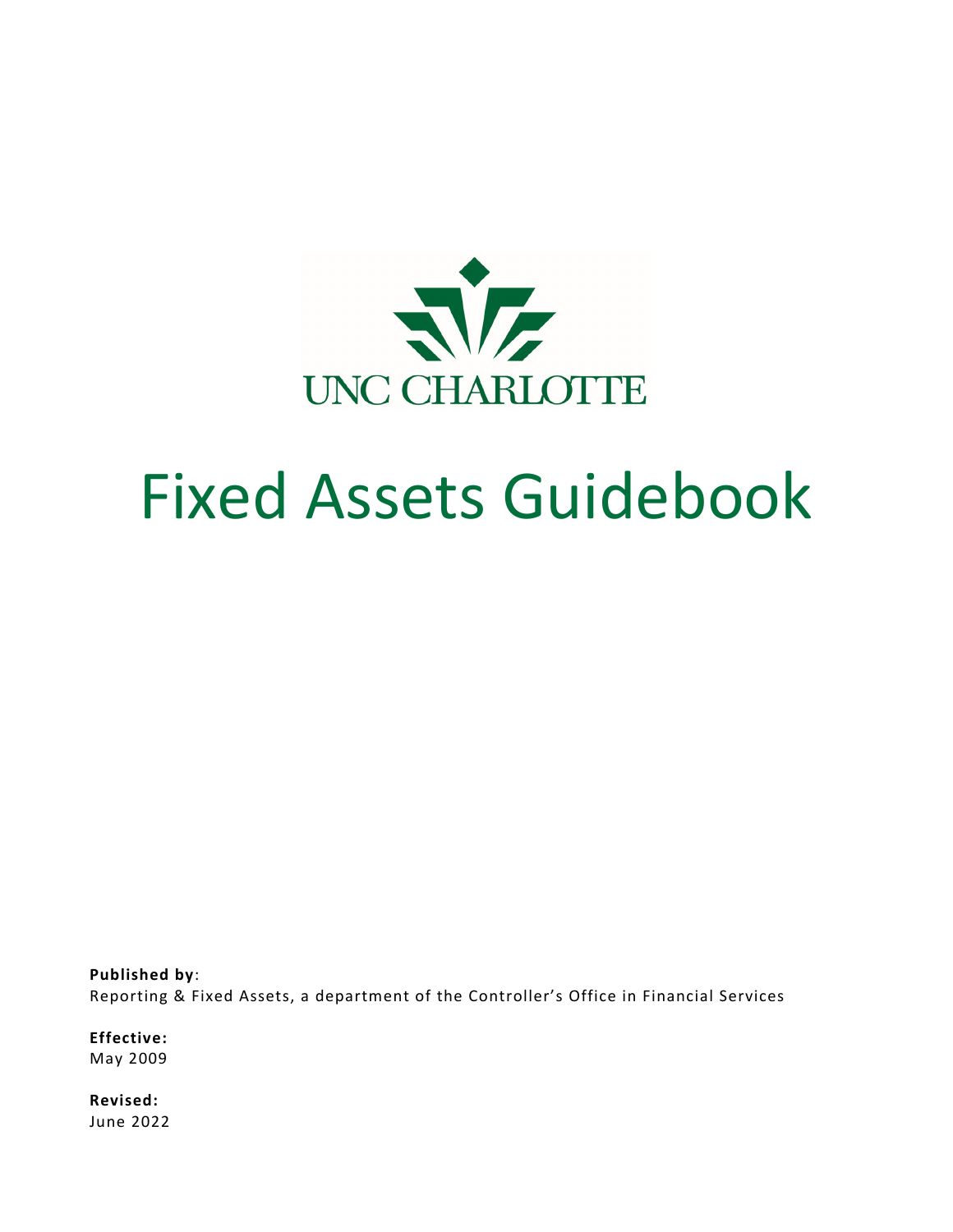# **TABLE OF CONTENTS**

| GUIDANCE FOR SMALL CONSTRUCTION, REPAIR, AND RENOVATION PROJECTS COMPRISED OF MULTIPLE |    |
|----------------------------------------------------------------------------------------|----|
|                                                                                        |    |
|                                                                                        |    |
| <b>TRADE-INS</b>                                                                       | 10 |
|                                                                                        |    |
|                                                                                        |    |
|                                                                                        |    |
|                                                                                        |    |
|                                                                                        |    |
|                                                                                        |    |
|                                                                                        |    |
|                                                                                        |    |
|                                                                                        |    |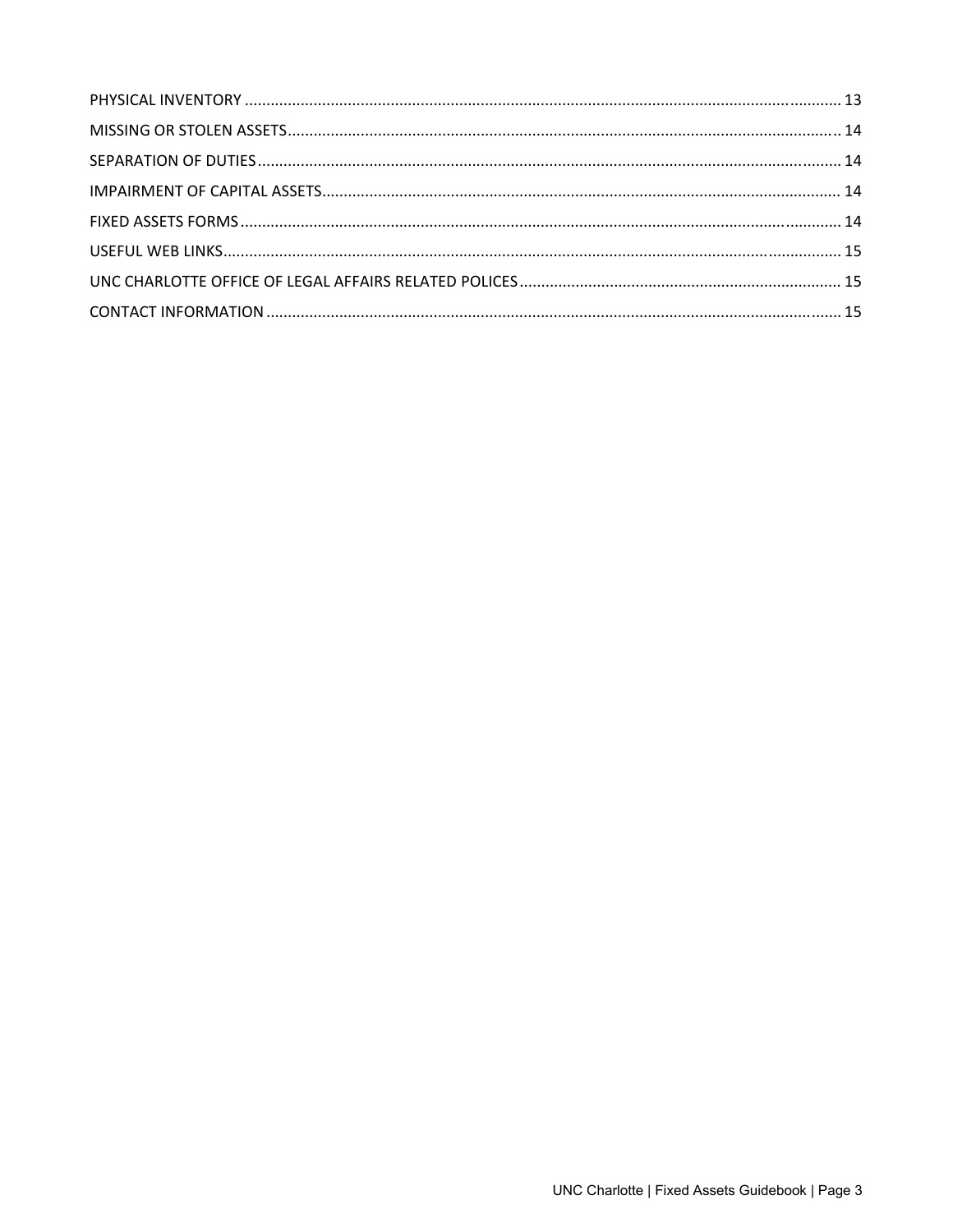## **INTRODUCTION**

The University of North Carolina at Charlotte (UNC Charlotte) has made a significant investment in fixed assets, and these assets are used to support its mission of providing education and research. The purpose of this document is to ensure that assets are properly acquired, accounted for, maintained, and disposed. These procedures are carried out in accordance with state policies, federal regulations, audit requirements, and generally accepted accounting principles.

## **GOVERNING OFFICE AND REGULATORS**

The North Carolina Office of the State Controller (OSC) requires their agencies to have an Internal Policy/Procedure Manual to detail the agency's capital asset requirements (NC OSC Policy 102.14).

The University of North Carolina (UNC) System Office provides oversight to the multi‐campus University of North Carolina system. As part of this oversight, they maintain the UNC Business Process Standards for Capital Assets. UNC Charlotte complies with these standards in its own policies and procedures. The latest version of the standards can be found on the Reporting and Fixed Assets website.

The Governmental Accounting Standards Board (GASB) is an independent, private sector organization that establishes accounting and financial reporting standards for state and local governments in the United States. GASB Statements No. 34, 'Basic Financial Statements and Management's Discussion and Analysis for State and Local Governments' and No. 35 'Basic Financial Statements and Management's Discussion and Analysis for Public Colleges and Universities' govern fixed asset accounting for public colleges and universities.

#### **RESPONSIBILITY, ACCOUNTABILITY, OWNERSHIP**

All University fixed assets are owned by UNC Charlotte and not a specific individual. The University has sole ownership of these assets except for:

- Equipment purchased with certain federal funds for a sponsored project
- Equipment that is leased
- Equipment that is on loan from another institution or business

All University employees are responsible for protecting UNC Charlotte property. They are accountable for care, maintenance, and safe‐keeping. Fixed assets are audited annually by the Office of the State Auditor. Noncompliance with policies and procedures can lead to audit findings for the University. Consequences of repeated audit findings include restrictions on how future state appropriations are spent. All University employees, including Department Heads, Unit Directors, Provosts, Vice Chancellors, Deans, the Office of Police and Public Safety, the Office of Grants and Contracts Administration, the Controller's Office, and Internal Audit have specific responsibilities with regards to fixed assets. These responsibilities are detailed in University Policy 601.15 'Control and Management of University Equipment and Other Property' and the 'Supplemental Procedures' to Policy 601.15.

#### **DEFINITION: FIXED ASSET**

A fixed asset is defined as property with a total cost at the time of acquisition (or total acquisition value at the time of donation in the case of gifts) equal to or greater than \$5,000 and an estimated useful life of two or more years. Software and other intangible assets have a higher threshold (see the 'Capitalization' section below for more details). Some examples of fixed assets are land and land improvements; general infrastructure; buildings and building improvements; machinery and equipment; art, literature, and artifacts; and software and other intangible assets. Total costs are all costs necessary to place the asset in its location and its condition for use. Total costs include the purchase price plus other necessary costs like shipping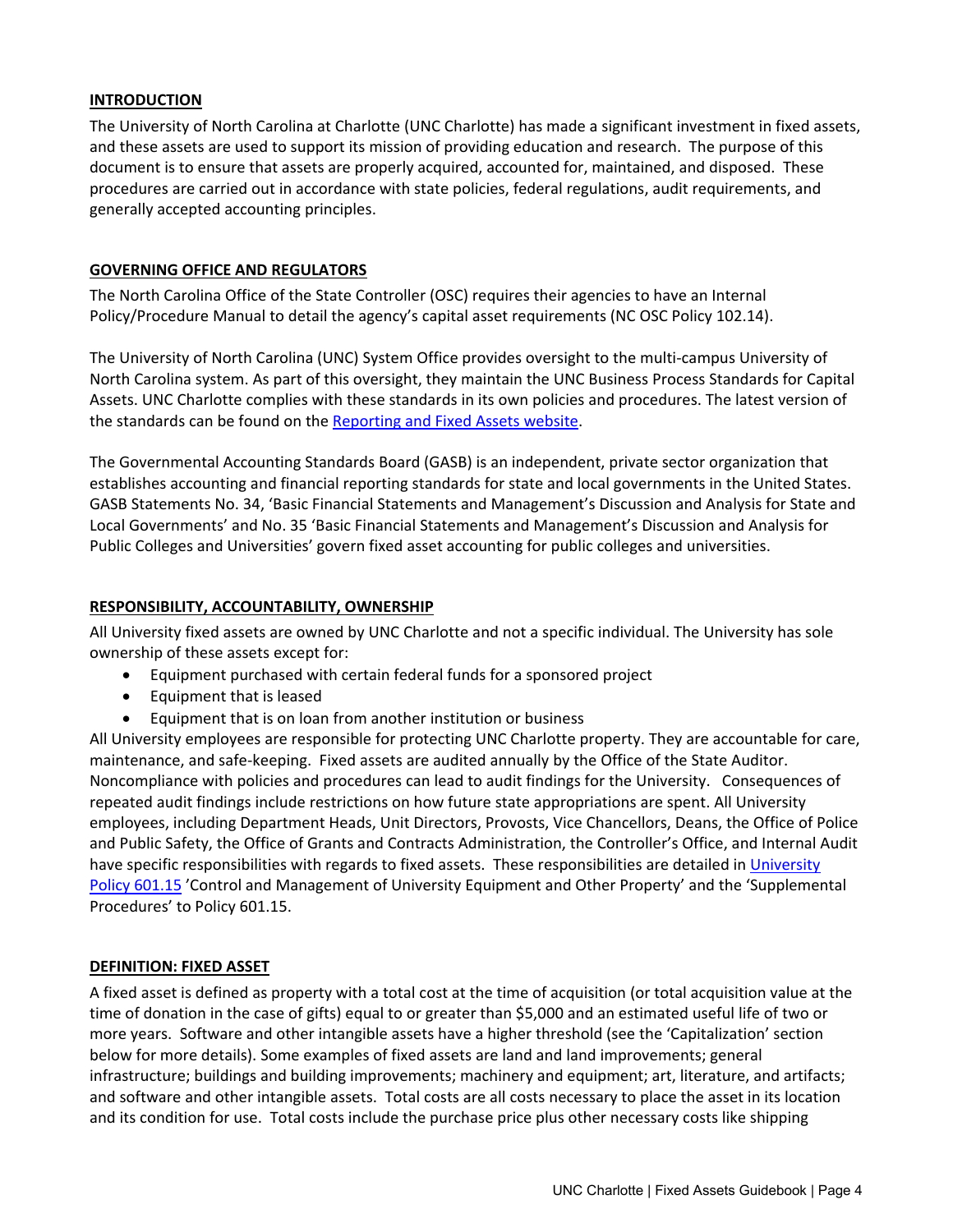charges, legal fees, installation costs, sales tax, surveying fees, demolition costs, and insurance premiums during the construction phase. All of these charges combined must be \$5,000 or greater (\$100,000 or greater for software and other intangible assets). Tangible assets can be touched or physically measured and include equipment, vehicles, furniture, and buildings. Intangible assets lack physical substance and are non‐financial in nature. Intangible assets include software, patents, easements, land use rights, copyrights, and trademarks. Fixed assets are acquired for use in normal operations and are not allowed to be resold without written approval from the NC State Surplus Property Office.

## **COMPONENTS**

Components are tangible property that are related to an existing asset. Components are depreciated, and can be disposed of separately from the primary asset. As a component of a primary tag, an asset is grouped with other items, but can be adjusted and depreciated independently. Components are referenced using the primary asset's tag number with an additional identifying letter at the end.

## **CAPITALIZATION**

An asset becomes capitalized when it is recorded as a fixed asset in that University's Statement of Net Position. The acquisition cost of most fixed assets is depreciated over the useful life of the asset. Certain fixed assets, however, are kept at their acquisition cost indefinitely; they are not depreciable. Non-depreciable assets include land, collectibles, and other appreciable assets such as works of art. The benefits of capitalizing an asset are improved accountability and consistency. Also, it provides comparability to the private sector. The University capitalizes assets that have a value or cost of \$5,000 or greater at the date of acquisition and an estimated useful life of two or more years. Additionally, any capital item transferred from a component unit of the University's reporting entity is recorded at the carrying value of the transferor. Intangible assets are the only exception to the \$5,000 capitalization threshold. Intangible assets with an estimated useful life of two or more years are capitalized if they meet the following thresholds: 1) Purchased or licensed software, easements, land use rights, patents, copyrights and trademarks are capitalized when the value or cost is \$100,000 or greater, and 2) internally generated software is capitalized when the value or cost is \$1,000,000 or greater. All other assets not meeting these thresholds are expensed in the year of acquisition, including all furniture, machinery, and equipment with a cost of less than \$5,000 or a useful life of less than two years. Library books are generally not considered to have a useful life of more than one year unless part of a collection and are expensed in the year of acquisition regardless of cost.

#### **FIXED ASSETS IN BANNER**

The Banner Finance System contains a module to track and manage capital assets. This module is called the Fixed Asset System (FAS). Capital asset records in FAS are entered, updated and maintained by the Fixed Assets Office in the Reporting and Fixed Assets Department. When a University department purchases new equipment, a requisition is created in the University's electronic procurement system (49er Mart). The Purchasing Office then places the order to buy the asset which creates a purchase order and liquidates the requisition. An invoice will be received from the vendor and a three way match will occur in 49er Mart with the invoice, purchase order and departmental receiving. Once this has been completed, the invoice will be sent to Banner to be paid on the due date. After the invoice is paid, an origination tag is created. The Fixed Assets Office converts the origination tag to a permanent tag, capitalizes the asset, and sets depreciation; all of this is done in FAS. When Inventory Control physically tags the asset, they obtain any additional information related to the asset such as the custodian, location, serial number, manufacturer, and model number, and they record it on a Tagging Sheet. Upon receipt of the Tagging Sheet from Inventory Control, the Fixed Asset Office enters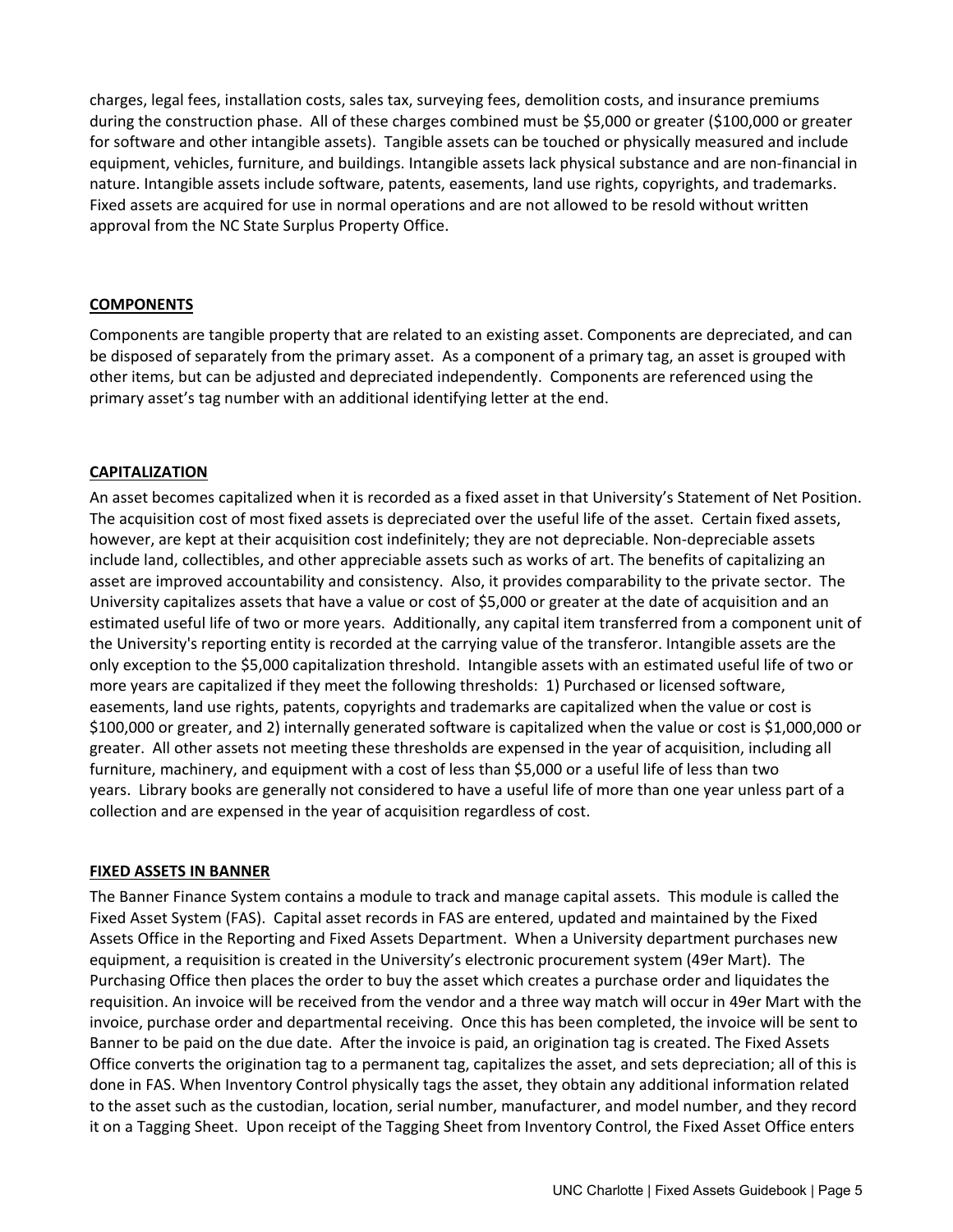the additional asset information into FAS. The information maintained in FAS is used to determine the total net book value of fixed assets on hand and to track the University's fixed assets records for all financial reporting purposes.

## **49ER MART**

The University's electronic procurement system, 49er Mart, was implemented at UNC Charlotte in July 2010 in order to streamline purchases from the University's most popular vendors. The Fixed Assets Office is an account code approver in 49er Mart for purchases equal to or greater than \$5,000 and for purchases charged to a capital expense account code. For capital asset purchases, the correct account code must be used in order for the requisition to be approved. For account code resources, see the 'Equipment Account Codes' section below. Additional documentation, such as a quote from the vendor or use of internal notes, is required in 49er Mart to help the Fixed Assets Office easily identify the assets being purchased.

## **EQUIPMENT ACCOUNT CODES**

See the 'Expense Account Code List' and 'Expense Account Code Descriptions' resources on the Reporting and Fixed Assets website for a list of appropriate account codes.

## **ADDITIONS vs. EXPENSES**

An addition or improvement to a building or other asset that costs \$5,000 or more and increases the service capacity or extends the useful life of that building or asset is considered a new fixed asset. Such an asset is capitalized as a component of the original parent asset. For examples and additional information, refer to the resource titled 'Construction Projects: Asset Categories and Other Guidance' on the Reporting and Fixed Assets website. Maintenance agreements and other maintenance costs or repairs to existing spaces such as carpeting and painting are not new assets and are considered expenses.

#### **MAINTENANCE**

Maintenance keeps assets in working condition and doesn't extend the useful life of an asset for accounting purposes. Some examples are painting, carpeting, new parts, and plumbing repairs. These are charged as a repair or maintenance expense and are **not** considered fixed assets. University departments should review these types of costs annually to determine if a service contract is a cost effective option. Note: Service contracts are also repairs and maintenance expenses, and accordingly, they are not capitalized. See the 'Expense Account Code List' and 'Expense Account Code Descriptions' resources on the Reporting and Fixed Assets website for a list of appropriate maintenance codes.

# **BUILDINGS/BUILDING IMPROVEMENTS**

Buildings are permanent structures, have a life of seventy five years, and are depreciated. Existing buildings are valued at purchase price or, if donated, the acquisition value at the time of donation. Newly constructed buildings are valued at the end of construction with a total cost that includes the labor and materials (both internal and external) as well as the cost of fixed equipment and other permanently attached fixtures such as carpeting, HVAC, electrical, and plumbing systems. In addition, the capitalized cost of any building (purchased or constructed) includes all charges necessary to put the building into its intended state of operation. Such costs include professional fees for brokers, attorneys, architects, appraisers and financial advisors as well as any interest paid on related debt during the period of construction.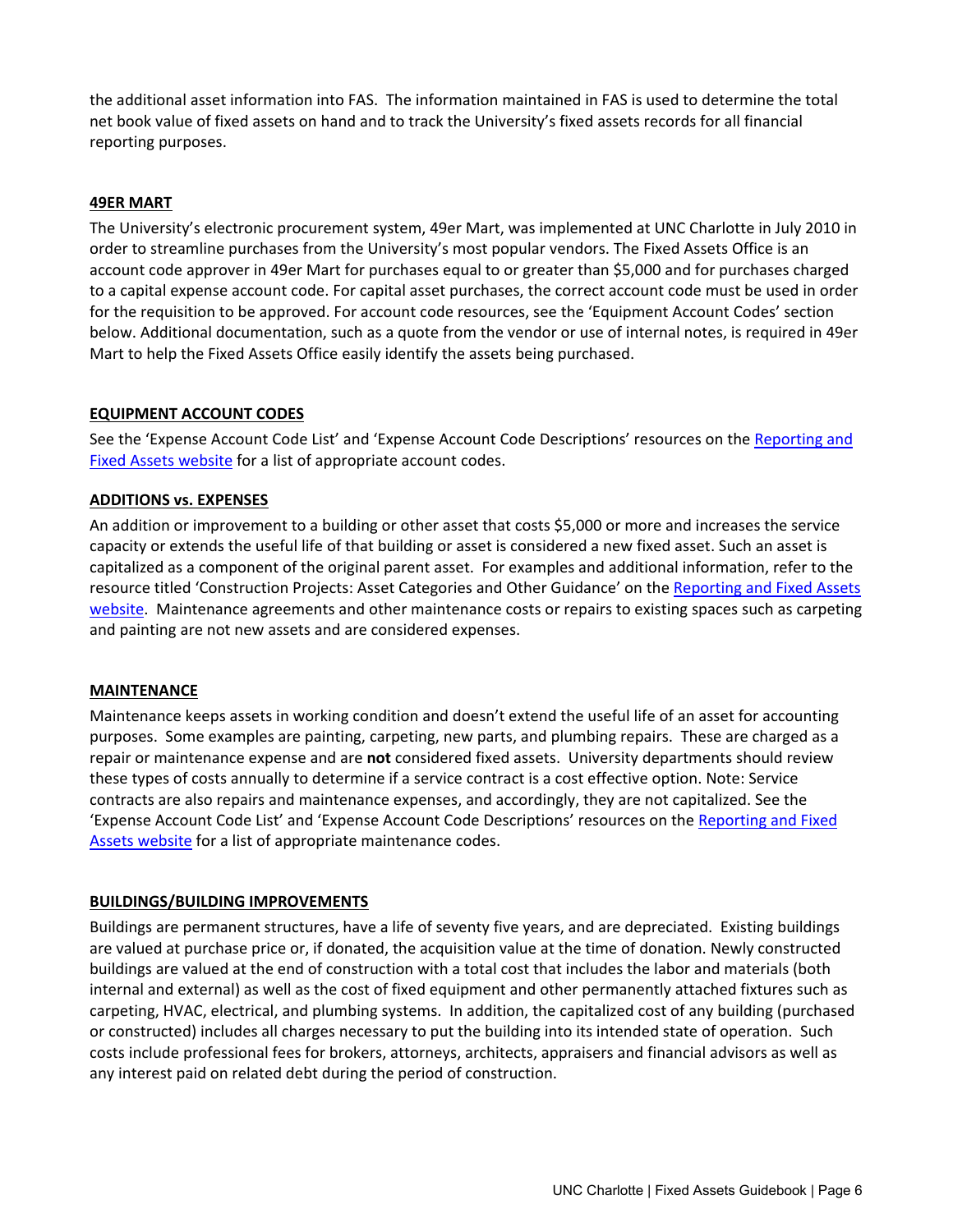After a building is inspected by the State Construction Office, the University will receive a Letter of Acceptance and the building can then be occupied. Buildings are recorded in Banner's Fixed Asset System and depreciated using a half‐year convention basis. Under this convention, it is assumed that the property being depreciated was placed into service at the midpoint of the year. This means that in the first year, regardless of occupancy date, six months of depreciation is taken. For all subsequent years, 12 months of depreciation is taken each year until the final year when another half‐year (six months) of depreciation is taken.

If a building is leased, the University must determine if the lease is a capital lease or an operating lease. A capital lease is accounted for like a purchase. For a building lease to be classified as a capital lease, please see section "Capital Lease Obligations."

A building addition, renovation, or improvement is capitalized when it exceeds the University's capitalization threshold and also increases future service potential of the building or extends the building's useful life. Such events are capitalized as assets separate from the building (also known as components of the building); and therefore, they have their own useful lives. Such events must also be clearly distinguished from repair and maintenance costs, which are expensed rather than capitalized. Buildings are not considered to be fully depreciated until all separately accounted for component assets of that building (i.e. capitalized additions/renovations/improvements to the building) have also been fully depreciated.

When components or portions of a building are removed as part of a renovation or replacement project that meets the criteria for capitalization, the original asset being replaced is removed from the books if its value is material to the financial statements or if component accounting was used when the building was originally capitalized.

The treatment for additions to leased buildings that meet the capitalization criteria depends on whether the lease is capital or operating. If the lease is capital, the addition should be capitalized as an asset. However, if the lease is operating, the addition is capitalized as a **leasehold improvement** and amortized over the life of the lease or improvement, whichever is shorter.

# **MODULAR FURNITURE**

Modular work stations or cubical office installations are generally not capitalized due to one or more of the following facts and circumstances: (1) they are not considered affixed to the building and therefore not considered part of the building but equipment, (2) each item in the installation is considered a single piece of equipment due to the ability to interchange or reconfigure the installation, and/or (3) it is unlikely that the value of an item, after including a prorated share of the labor cost of installation, would equal or exceed the capitalization threshold.

#### **FIXED EQUIPMENT**

Fixed equipment includes any equipment affixed to a building. Such equipment may be secured, bolted or otherwise fastened to a wall, ceiling, or floor. It also includes equipment that is contained in a built‐in space (such as a wall or counter area) as well as any equipment connected to a building via electrical wiring, gas pipes, water pipes or other similar attachments. By definition, all dishwashers, ovens, refrigerators, and freezers will be considered fixed equipment unless they are specifically designed to be mobile. Generally, such equipment would have the word "mobile" in their title (such as a "mobile icemaker" or a "mobile freezer"). Other examples of fixed equipment include fume hoods, emergency power generators, sinks, refrigerated drinking fountains, lockers, movable partitions, fixed seating in auditoriums and lecture halls, security systems, built-in projection screens, chalk/bulletin boards, and window blinds/shades.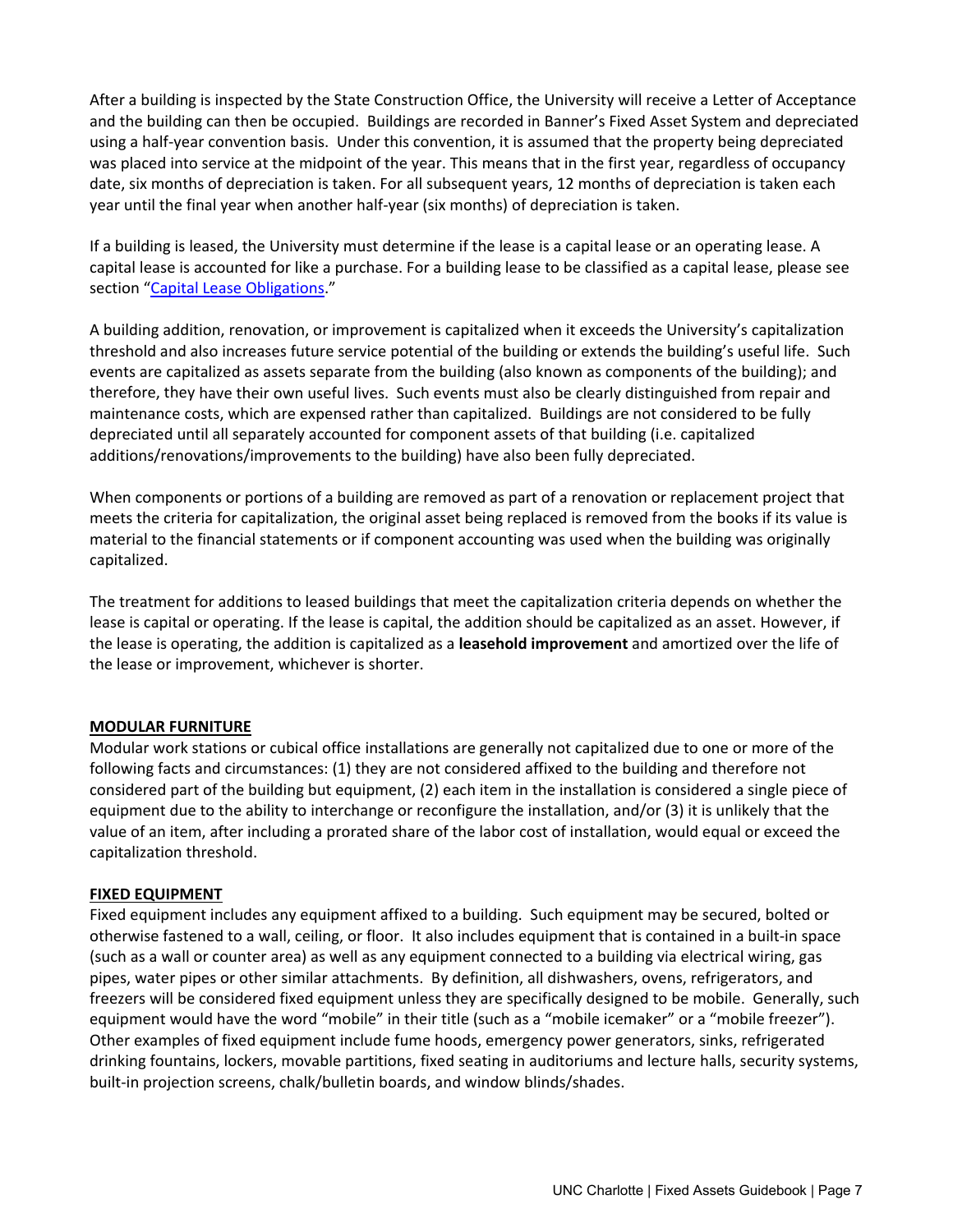# **LAND**

Land is considered to have an unlimited life; and therefore, it is not depreciated. Land can be purchased or donated. Purchased land is recorded at its purchase price plus any related charges such as site preparation expenditures, professional fees, and legal claims directly attributable to the land acquisition. Donated land is capitalized at its acquisition value at the time of donation. After ownership has been established, UNC Charlotte's Real Estate Office submits an Asset Update Form to the State Property Office and the NC Department of Administration.

If land and building(s) are acquired together, the value of the land is determined separately from the building(s) and is recorded in the land account. If land and a building are acquired together with the intent to raze the building, the cost of razing the building is capitalized as part of the cost of the land.

# **INFRASTRUCTURE**

Infrastructure is a long lived capital asset that is normally stationary. Examples of infrastructure include roads, bridges, tunnels, dams, towers, tanks, wells, parking areas, fences, and exterior lighting systems. Other structures and improvements such as sidewalks, curbs and gutters, irrigation systems, general signage, pedestrian bridges, paved paths, fountains, and swimming pools are also considered infrastructure.

## **DEPRECIATION**

Depreciation is the allocation of the total acquisition cost of a capital asset over its estimated useful life. Depreciation at UNC Charlotte is recorded annually at fiscal year-end. UNC Charlotte uses the straight line depreciation method to depreciate all of its depreciable assets over their useful lives for financial reporting purposes. Under the straight line method, depreciation is calculated by taking the total cost (minus any salvage value) divided by total productive years. The total productive years for an asset are known as its useful life. UNC Charlotte has established the useful lives for its fixed assets using OSC guidelines. The assumed salvage value for purposes of depreciation is zero.

Most assets begin depreciating based on their in‐service date, and depreciation is calculated on the basis of the nearest full month. The exception is buildings, building improvements, and infrastructure which are depreciated using a half‐year convention basis (see "Buildings/Building Improvements" section above).

Land, certain land improvements (excavation, grading, etc.), construction‐in‐progress, inexhaustible works of art, and historical treasures are **not** depreciated. Land is considered to have an unlimited useful life, and its salvage value is unlikely to be less than its acquisition cost.

# **CONSTRUCTION IN PROGRESS (CIP) AND CAPITAL IMPROVEMENT PROJECTS**

Construction in Progress (CIP) reflects the construction cost of buildings or other major improvement projects that are not completed at the time of annual financial reporting. The total labor, material, and fixed equipment costs that have been incurred at that time are capitalized temporarily as Construction in Progress. Once these projects are finished, they are known as Completed Capital Improvement Projects. It is at that time that each asset is separately classified, capitalized, and depreciation is set. Funding for capital improvement projects is determined by the UNC Charlotte Budget Office. The money used for Capital Improvement Projects originates from the General Fund, debt financing, capital gifts, and departmental funds. Rarely, Capital Improvements Projects are financed with federal grant money.

# **SMALL CONSTRUCTION, REPAIR, AND RENOVATION PROJECTS**

Small Construction, Repair, and Renovation Projects are those whose costs are less than \$500,000 and are handled through the Facilities Management Design Services group. They are identified through the Fixed Assets Office's analysis of the Design and Capital Services expense accounts at fiscal year‐end. The Fixed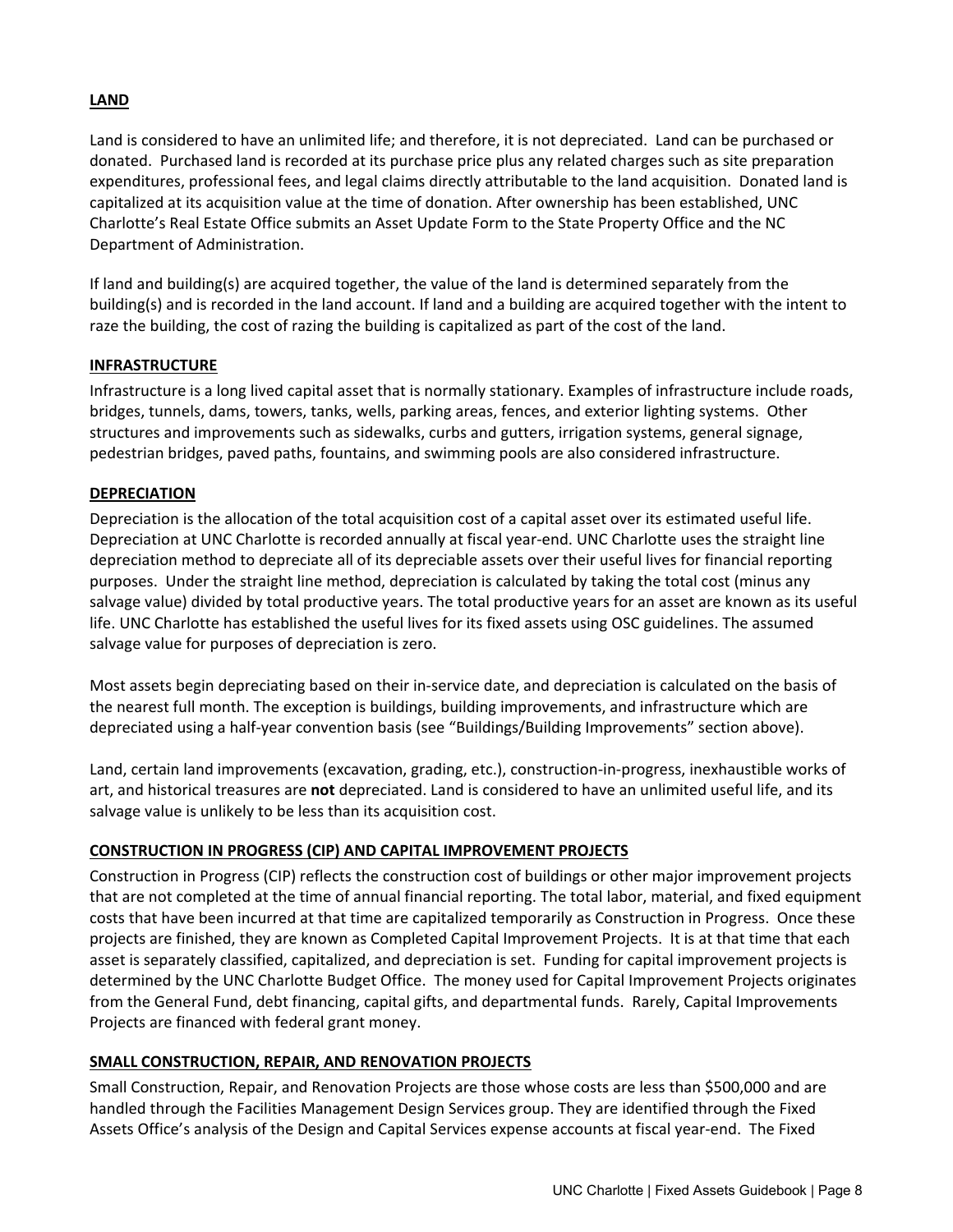Assets Office researches these expenses and communicates with Facilities Management to determine if these expenses need to be reported as capitalized projects. "Small construction, repair, and renovation projects" are sometimes referred to as "Informal Projects"; however, usage of the term "Informal Projects" in this manner should not be confused with the State's usage of the term (which has no bearing on budgeting or accounting, and only affects Facilities Management's processes).

Monitoring of Facilities Management Design Services' "Project Priority List" also occurs during the year. Projects on the priority list that indicate a Project Workflow Status as either Construction, Project Completed, or Punch List and the approved project total is greater than \$75,000 will be reviewed for possible capitalization.

# **GUIDANCE FOR SMALL CONSTRUCTION, REPAIR, AND RENOVATION PROJECTS COMPRISED OF MULTIPLE PROJECTS**

There may be a need to evaluate multiple projects within a Design Services priority list project. Determine if the total project cost is greater than \$75k (the threshold for determining when to evaluate a project for potential capitalization). If it is not, the project should be expensed; if it is, since the project is comprised of multiple projects grouped together, the scope and cost of each individual project should be obtained to determine if each individual project should be capitalized. As an example: For a \$500k project to install door actuators in ten buildings across campus, obtain the cost and scope of the actuator installations by building. For each individual project (or building in this case) that meets the \$75k threshold, determine if it meets the criteria for capitalization (increases the buildings service potential or useful life). For each individual project that does not meet the \$75k threshold, determine if it contains any fixed equipment greater than \$5k (the capitalization threshold for equipment). If it does not, expense all costs associated with the individual project; if it does, determine if the equipment meets the criteria for capitalization (increases the buildings service potential or useful life).

# **CAPITAL LEASE OBLIGATIONS**

A capital lease is a lease that meets one or more of the following criteria: 1) ownership of the property is transferred to the lessee (the University) at the end of the lease; 2) the lease contains an option ("bargain purchase option") to purchase the property for less than fair market value; 3) the lease term is greater than 75% of the property's estimated economic life; or 4) the present value of the lease payments exceeds 90% of the fair market value of the property. If a lease meets at least one of these criteria, and the property being leased that meets the capital asset thresholds (≥\$100,000 for software; ≥\$5,000 for all other assets), the property being leased must be capitalized. If a lease doesn't meet any of these criteria, it is considered an operating lease and is recorded as an expense.

# **CHANGING LOCATIONS OF ASSETS AND TRANSFERS OF ASSETS**

Before an employee physically changes the location of an asset, the relevant, required form must be completed. All Fixed Assets eforms are routed to the Fixed Assets Office for processing.

 When an asset is being moved within the department (e.g. to another room or building) or when an asset is being moved to another department, use a **Fixed Assets Disposition and Change Form**. This form must be reviewed and approved by the Department Head/Authorized Approver. When you transfer a fixed asset within the department or between departments, the asset will maintain the same value and depreciation as it was recorded originally.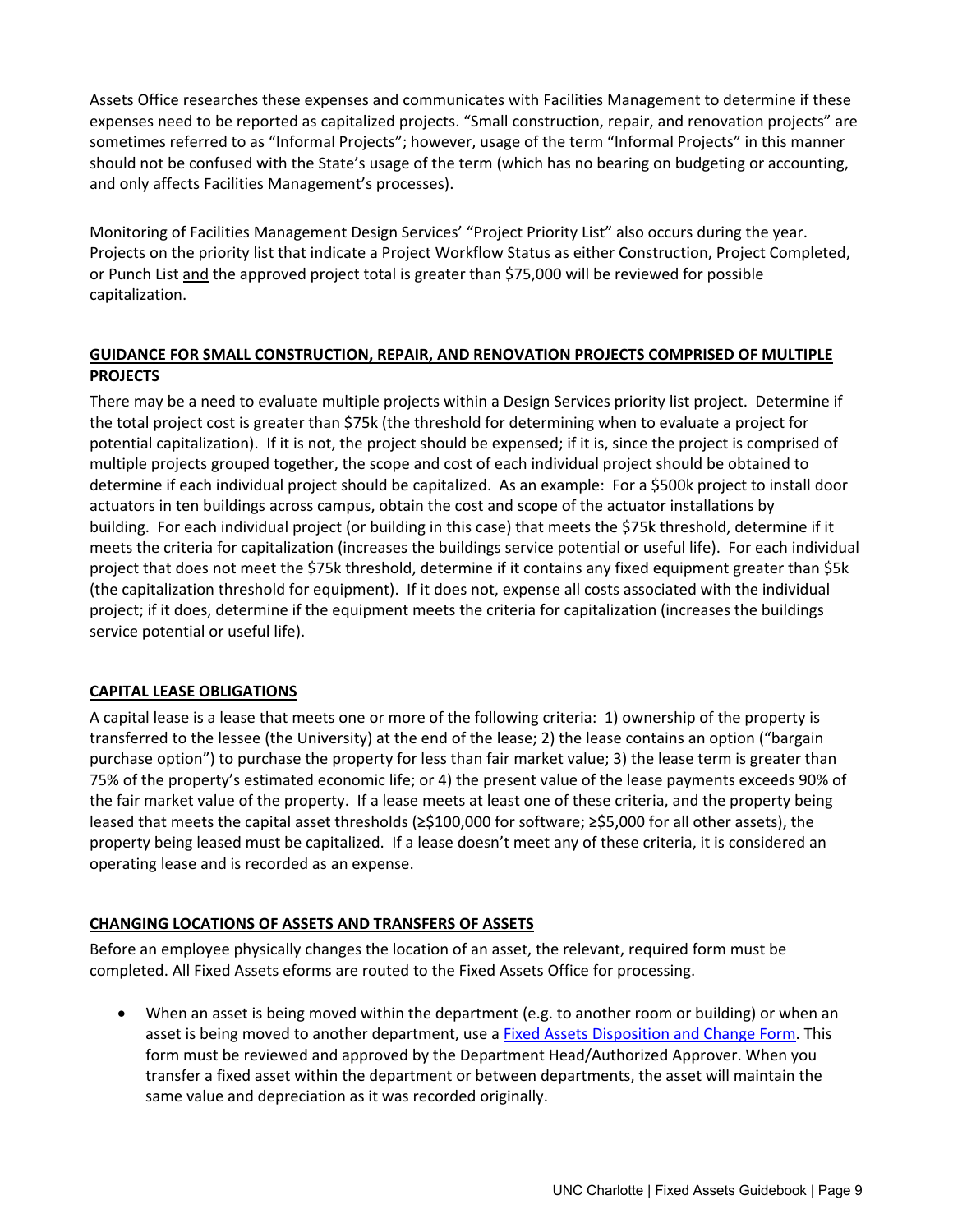- When a department intends to move or relocate an asset outside of the UNC Charlotte campus, an Off‐Campus Equipment Use Form must be completed.
- When a department intends to transfer an asset to another agency, a Fixed Assets Disposition and Change Form must be completed. Equipment used on or off campus is for business related purposes only.

# **TRADE‐INS**

If a department believes that trading in equipment is better than the other disposal options, they must coordinate their process with the Purchasing Office and the Fixed Assets Office. A Fixed Assets Disposition and Change Form must be completed. The Purchasing Office will obtain approval from the North Carolina State Surplus Office's Director of Auxiliary Services. Once all signatures have been obtained, the final documentation is sent to the Fixed Assets Office so the asset can be accounted for properly.

# **DISPOSALS**

There are several reasons to dispose of a fixed asset. Some instances are when the equipment is no longer needed, it becomes obsolete, parts are no longer available, or the asset is being cannibalized to sustain another asset. University departments **cannot** dispose of any asset on their own. A Fixed Assets Disposition and Change Form must be completed. The UNC Charlotte Surplus Property, Receiving and Stores department will make the decision to dispose of the asset or forward to the NC State Surplus Property Office to be sold. If the latter, the asset is sold to the highest bidder. If the asset doesn't sell, the NC State Surplus Property Office allows UNC Charlotte Inventory Control and Surplus Property Office to dispose of the asset as they see fit. The net book value of a disposed capital asset is removed from the accounting records. This involves removing the acquisition cost and accumulated depreciation of each asset.

| <b>DESCRIPTION</b>                     | <b>ACCOUNT CODE</b> | USEFUL LIFE IN YEARS (as |
|----------------------------------------|---------------------|--------------------------|
|                                        |                     | of June 7, 2022)         |
| Furniture                              | 940501              | 20                       |
| <b>Office Reception Equipment</b>      | 940510              | 10                       |
| Lan Equipment                          | 942710              | 12                       |
| PC/Printers                            | 942720              | 10                       |
| Server Equipment                       | 942730              | 10                       |
| <b>Voice Communications</b>            | 942760              | 12                       |
| Wan DP Equipment                       | 942780              | 12                       |
| Non Wan DP Equipment                   | 942770              | 12                       |
| Networking Equipment                   | 942711              | 15                       |
| Video Equipment                        | 942800              | 12                       |
| Science Equipment 2-12 year life       | 944510              | 12                       |
| Engineering/Draft Equip 2-12 year life | 944520              | 12                       |
| Science Equipment > 12 year life       | 944540              | 20                       |
| Engineering/Draft Equip > 12 year life | 944550              | 20                       |
| <b>Musical Equipment</b>               | 944560              | 15                       |
| Audio Visual Equipment                 | 944580              | 15                       |
| <b>Other Educational Equipment</b>     | 944590              | 15                       |
| <b>Motor Vehicles</b>                  | 946502              | 15                       |

# *UNC CHARLOTTE USEFUL LIFE RANGES FOR FIXED ASSETS*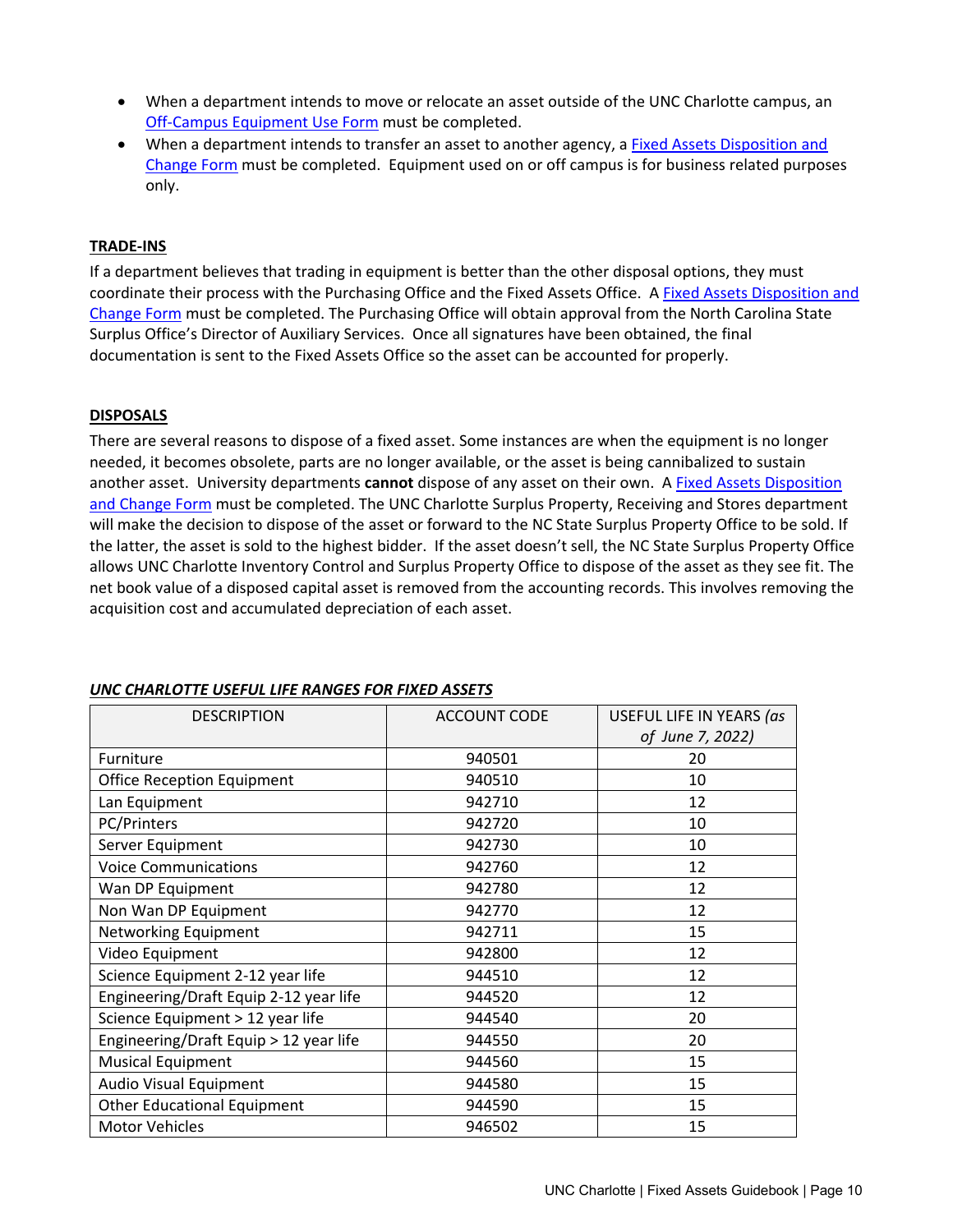| <b>DESCRIPTION</b>                        | <b>ACCOUNT CODE</b> | USEFUL LIFE IN YEARS (as |
|-------------------------------------------|---------------------|--------------------------|
|                                           |                     | of June 7, 2022)         |
| <b>Motor Vehicle Trailers</b>             | 946530              | 15                       |
| <b>Utility Vehicles</b>                   | 946540              | 15                       |
| Motor Vehicle Other                       | 946590              | 15                       |
| Security Equipment                        | 947510              | 20                       |
| Athletic Equipment                        | 947520              | 15                       |
| Grounds Keeping/Maintenance Equip.        | 947530              | 15                       |
| Kitchen Equipment                         | 947550              | 20                       |
| <b>Telecom Equipment</b>                  | 947560              | 12                       |
| <b>Other Capital Equipment</b>            | 947600              | 20                       |
| <b>Buildings</b>                          | 948110              | 75                       |
| Building Renovations, additions, room     | 948110              | 50                       |
| repurpose                                 |                     |                          |
| Fire & Sprinkler Systems (in buildings)   | 948110              | 30                       |
| Elevators (in buildings)                  | 948110              | 30                       |
| Handicap Lifts (in buildings)             | 948110              | 20                       |
| Plumbing, HVAC, Electrical (in buildings) | 948110              | 24                       |
| Fixed Equipment (in buildings)            | 948110              | 15                       |
| Roofs (on buildings)                      | 948110              | 20                       |
| <b>Other Structures</b>                   | 948610              | 25                       |
| Landscaping                               | 948180              | 75                       |
| Fences                                    | 948840              | 75                       |
| Dams                                      | 948840              | 75                       |
| Utility                                   | 948610              | 75                       |
| Roads                                     | 948610              | 35                       |
| Parking                                   | 948610              | 75                       |
| <b>Exterior Lighting</b>                  | 948610              | 75                       |

# **FABRICATED EQUIPMENT**

Fabricated equipment is equipment that is constructed by combining materials into one identifiable asset. All of the parts must work as one unit, and the parts alone cannot be considered fabricated assets. The total of all the parts must be \$5,000 or greater and have a useful life of two or more years to be considered a fixed asset. Fabricated equipment that meets the threshold will be tagged, inventoried, and recorded as one asset. The department producing the fabrication has the responsibility for tracking the costs and notifying the Fixed Assets Office. The fabricated equipment account code **944085** must be used when entering requisitions in Banner or 49er Mart for all parts of the fabrication. In addition, the name of the project must be referenced in document text (Banner) or internal notes (49er Mart). A Fabricated Equipment Form must be completed at the start of the fabrication. This form must be submitted by June 15<sup>th</sup> of each fiscal year until the fabrication is complete. A description of each piece of the fabrication is required so it can be capitalized as either a completed asset or an asset in progress at year end.

# **SOFTWARE**

Purchased or licensed computer software that has a cost equal to or greater than \$100,000 and a useful life of two or more years is capitalized as an intangible asset and amortized on a straight‐line basis over its estimated useful life. When a site license is acquired to install software on multiple computers (e.g., Microsoft Office), the capitalization threshold is applied on a per unit basis (i.e., cost of the site license divided by the number of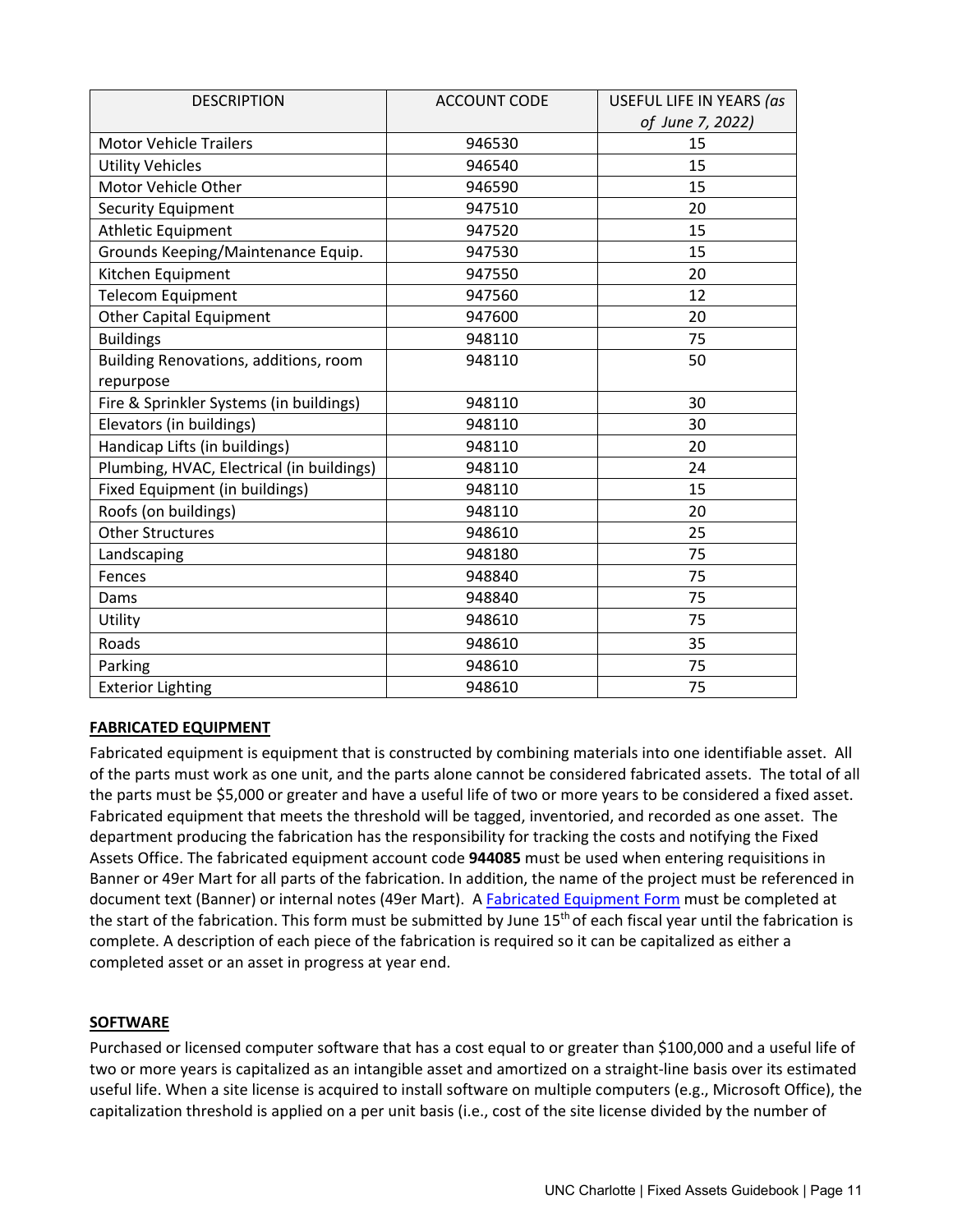authorized users). All purchased or licensed software that costs less than \$100,000 or has a useful life of less than two years should be treated as non‐capital software and expensed in the current fiscal period.

Internally generated computer software that has a cost equal to or greater than \$1,000,000 and a useful life of two or more years is also capitalized as an intangible asset and amortized on a straight‐line basis over its anticipated useful life. Computer software is considered internally generated if it is developed in‐house by University personnel or by a third‐party contractor on behalf of the University. Commercially available software that is purchased or licensed by the University and modified using more than minimal incremental effort before being put into operation is also considered internally generated. Any of the following activities would satisfy the "modified using more than minimal incremental effort" criterion: changing code, changing fields, adding special reporting capabilities, and testing any changes. Unlike purchased or licensed software, the capitalization threshold for internally generated software is not applied on a per unit basis. Capitalizable costs should only include direct costs of materials and services consumed in developing or obtaining internal‐ use software, payroll and payroll related costs devoted directly to the project, and interest costs incurred during development. Upgrades and enhancements should be capitalized only to the extent that they increase the functionality or efficiency of the product, or extend its estimated useful life. Costs related to the preliminary project stage (e.g. conceptual formulation and evaluation of alternatives) should be expensed as incurred. Likewise, costs in the post-implementation/operation stage (e.g. training costs and software maintenance costs) should be expensed as incurred. For additional guidance, see GASB 51 'Accounting and Financial Reporting for Intangible Assets' and NC OSC Policy 102.10 'Intangible Assets Policy'. All other internally generated software that costs less than \$1,000,000 or has a useful life of less than two years should be treated as non-capital software and expensed in the current fiscal period.

For a list of appropriate software account codes, see the 'Expense Account Code List' and 'Expense Account Code Descriptions' resources on the Reporting and Fixed Assets website.

# **LAPTOP COMPUTERS**

Laptop computers are not tagged and inventoried by the Fixed Assets Office since their individual cost falls below the \$5,000 capitalization threshold. Individual departments are responsible for maintaining current inventory records of their laptop computers. It is recommended that departments establish either a tracking log or sign out form for their department's laptops. A department's assets (including laptops) are subject to inspection by the UNC Charlotte Internal Audit Department during periodic internal audits.

# **GRANTS**

Fixed assets acquired with federal funds are subject to the Federal guidelines of the Office of Management and Budget's (OMB) Uniform Administrative Requirements, Cost Principles, and Audit Requirements for Federal Awards (commonly called 'Uniform Guidance'). . Property acquired with grant funds that has a total cost equal to or greater than \$5,000 is tagged, entered in the Fixed Asset System, and inventoried. When the University does not hold title to such property, it is flagged in the Fixed Asset System, not capitalized, and not included with the University's asset totals. For additional requirements associated with grant property, University departments should refer to the specific regulations of the contract and its awarding agency as well as UNCC Policy 601.12.

# **GIFTS**

In addition to cash donations, gifts given to UNC Charlotte may be in the form of equipment, art, manuscripts, rare books, and other fixed assets. The Vice Chancellor for Development & Alumni Affairs and the Vice Chancellor for Business Affairs have the authority to accept such gifts. The UNC Charlotte Office of University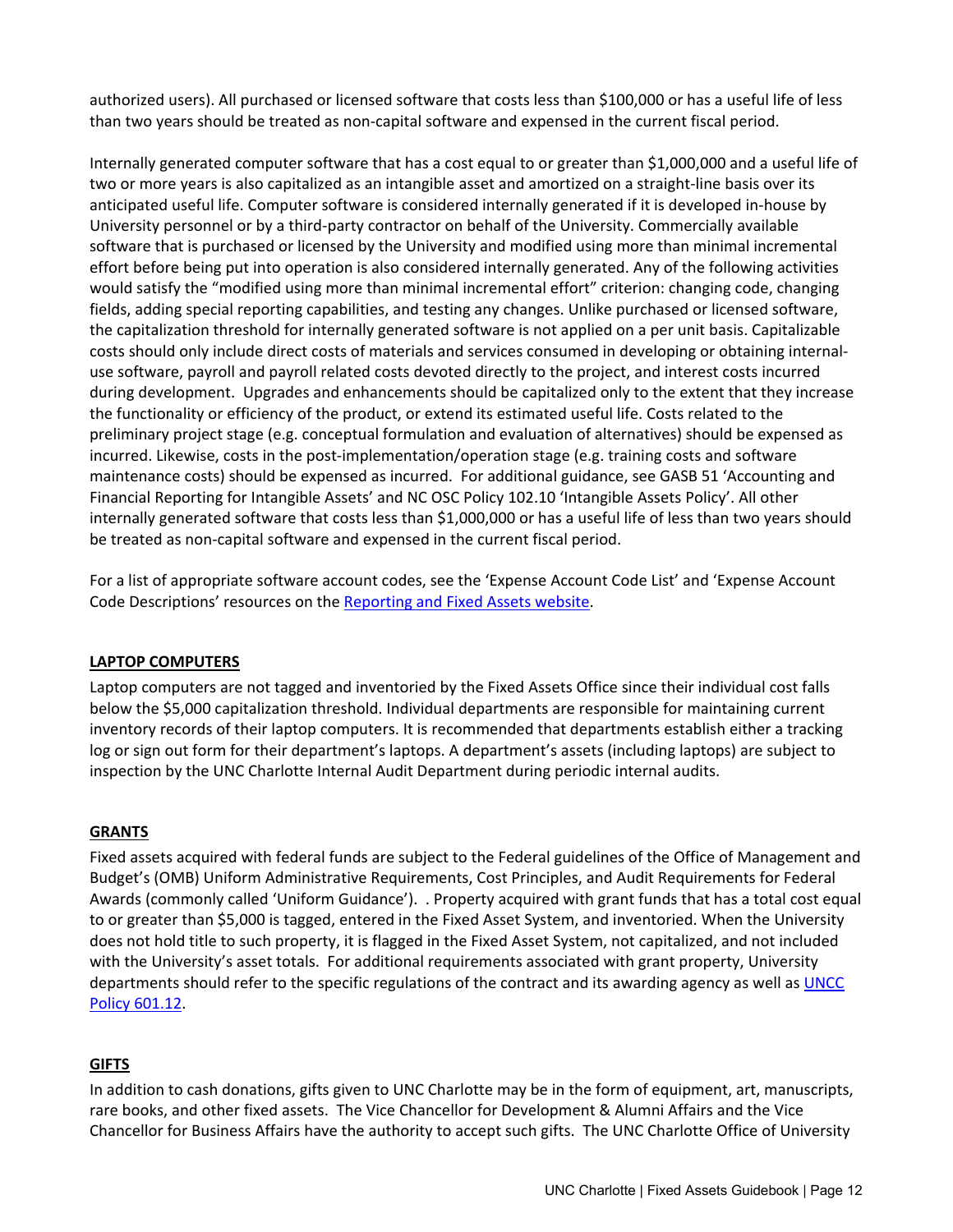Advancement is responsible for issuing the official gift receipt. The Fixed Asset Office receives a quarterly Gift‐ in-Kind report from Treasury Services, which details all non-cash gifts received by the University. Any gifts of equipment or other fixed assets that meet the \$5,000 capitalization threshold are entered into the Fixed Asset System and capitalized. In addition, for any donated collectibles (e.g. art, manuscripts, rare books), the Fixed Asset Office notifies the Special Collections & University Archives department in the Library, and they add such items to their respective inventories. Those inventories are then provided to the Fixed Assets Office annually for inclusion in the University's asset totals. Capital gifts-in-kind are recorded at acquisition value at the time of donation. For more information regarding gifts, see **UNCC Policy 602.2**.

# **SPECIAL COLLECTIONS AND HISTORICAL TREASURES**

Special collections and historical treasures include art, artifacts, sculptures, manuscripts and rare books. These items are capitalized at their historical cost or their acquisition value at the date of donation. These items are held for public exhibition, education, and research in furtherance of public service, rather than financial gain; they are protected, kept unencumbered, cared for, and preserved; and the proceeds from sales of collection items are used to acquire other items for collections. These items are considered inexhaustible; and therefore, they are not depreciated.

# **TAGGING**

The Fixed Assets Office issues tags that contain a bar code and 9‐digit number. The Inventory Control & Surplus Property Office physically tags assets. If an existing tag becomes defective, the department should contact the Fixed Assets Office in order to have a replacement tag issued. Buildings, land, infrastructure, and software are assigned an asset number and recorded in Banner but are not physically tagged. An 'O' tag, or origination tag, is a temporary tag that Banner will assign to an item when an invoice is paid out of a fixed asset expense account. A 'P' tag is a permanent tag that the Fixed Assets Office assigns from an O Tag. A 'D' Tag stands for a document tag that is created when journal entries are entered against fixed asset accounts. D tags are converted into O tags. Components are identified with the same 6 digits as their parent asset and have an additional identifying letter at the end of number. The first component will have an A at the end of the tag number; the second component to the parent asset will have a B, and so on.

# **PHYSICAL INVENTORY**

An inventory of all fixed assets is conducted annually. This is coordinated by the Fixed Assets Office and performed by the individual departments or Inventory Control & Surplus Property Office. Any new equipment that has not been tagged yet must be included in the inventory and added to a department's inventory list. Department Inventory Liaisons will be contacted by the Inventory Control & Surplus Property Office to schedule an appointment to conduct the inventory if Inventory Control & Surplus Property Office is to verify the respective department's physical inventory. ALL fixed assets must be checked and verified. An updated inventory list will need to be signed by the Department Head and returned to the Fixed Assets Office within 10 business days. Any assets that have been stolen, surplused, missing/lost, or moved to another location require a Fixed Assets Disposition and Change Form. If the asset has been stolen, an official copy of the police report will need to be attached to the form as well. For any assets that are currently being used outside of campus, an Off-Campus Equipment Use Form needs to be completed. Both of these forms will be routed to the Fixed Assets Office. When there is new management within a university department, it is recommended that inventory be checked again internally and any changes noted with the Fixed Assets Office. In cases of asset‐ related fraud involving a department head or custodian, an interim review of the inventory will be carried out in consultation with Internal Audit.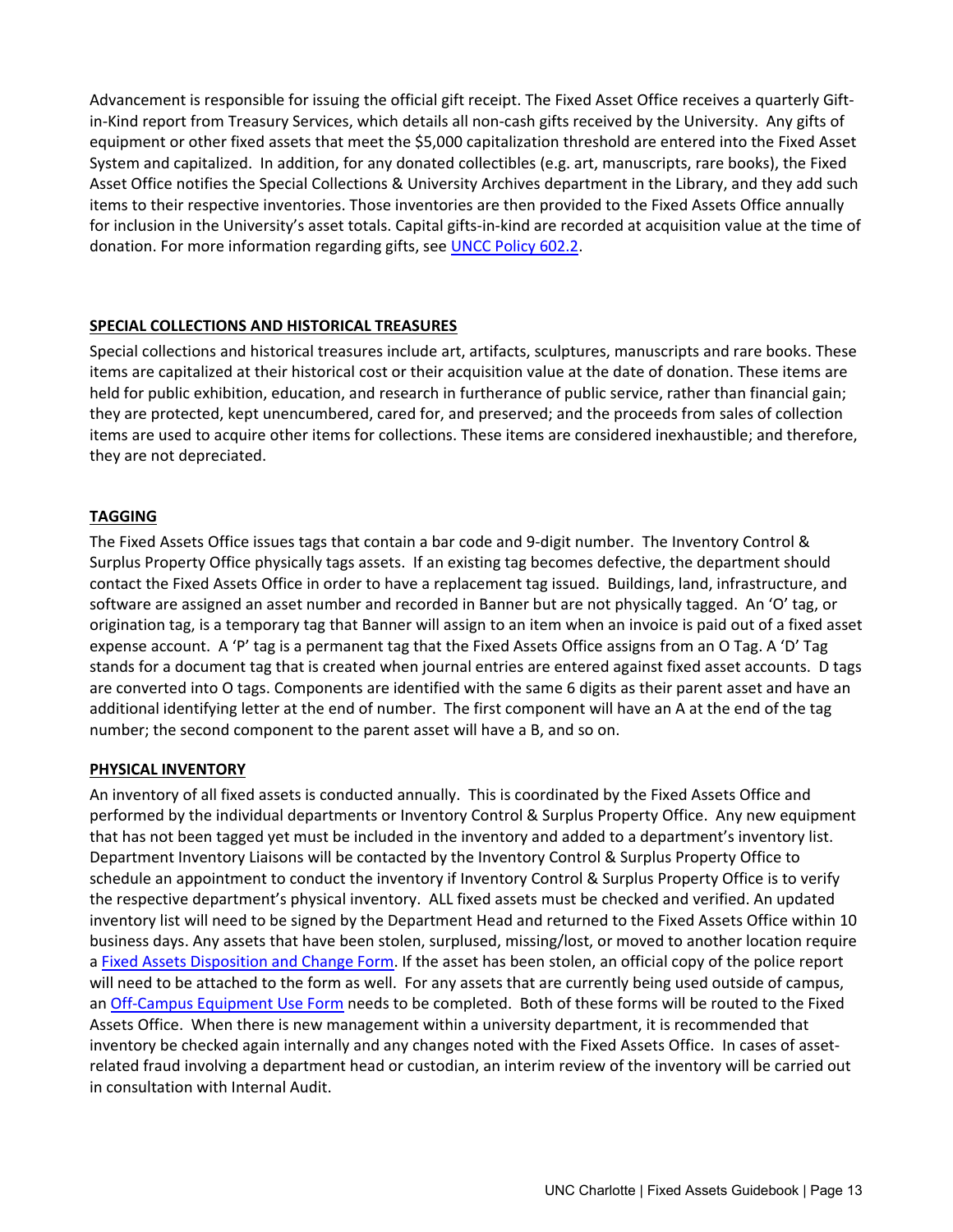## **MISSING OR STOLEN ASSETS**

- **Stolen assets:** Per OSC Policy 102.17 and University Policy 601.15, an employee must report thefts of assets to their supervisor within three days. Their supervisor must report the theft to the Department Head as soon as possible. The Department Head must notify the Fixed Assets Office and Police and Public Safety as soon as possible. An investigation will be done by UNC Charlotte Policy and Public Safety, who will then submit a report to the Director of the State Bureau of Investigation (SBI). The SBI will further investigate and contact the district attorney if legal action is necessary. UNC Charlotte is a state agency; therefore, all fixed assets are indirectly owned by the state of North Carolina and are subject to its laws and penalties. In addition, if stolen asset(s) contains sensitive data such as personal identifying information, contact must also be made with the responsible office over the investigation and reporting of loss of sensitive data (Legal Office, ITS, Internal Audit).
- **Missing assets:** The Fixed Assets Office will contact individual departments with a list of assets that were considered missing for at least one year. The department must confirm if these assets have been found or were still missing. For further information regarding missing or stolen assets see the Procedures Supplemental to Policy Statement #601.15. In addition, if missing asset(s) contains sensitive data such as personal identifying information, contact must also be made with the responsible oversight office over the investigation and reporting of loss of sensitive data (Legal Office, ITS, Internal Audit).

## **SEPARATION OF DUTIES**

The fixed asset responsibilities are distributed among multiple departments and positions. This separation is necessary for adequate internal control. The Fixed Assets Office assigns tags and performs all data entry into the Banner Fixed Asset System. This includes capitalization, depreciation, ongoing asset record maintenance, and disposals. The Fixed Assets Office also coordinates the annual inventory process. The Central Receiving and Stores department checks in and receives assets for those departments that do not have their own loading dock. The Inventory Control & Surplus Property Office conducts the physical tagging and annual verification of fixed assets and the disposal of University property. University departments must document each staff member's responsibility in regards to their fixed assets. It is important to maintain a separation of duties so proper internal controls are achieved.

#### **IMPAIRMENT OF CAPITAL ASSETS**

A capital asset is considered impaired when its service utility has declined significantly and unexpectedly. Some indicators of impairments are evidence of physical damage (e.g. from a fire, hurricane, or tornado), changes in legal or environmental factors, technological change or obsolescence, changes in manner or duration of use, or permanent construction stoppage. An example of an impairment is a natural disaster that damages a classroom building that can no longer be occupied until it is repaired. The Controller's Office requests feedback annually from the applicable departments to determine if there are any material asset impairments. If any material impairments are identified, adjustments are made to the related assets prior to their inclusion in the Comprehensive Annual Financial Report (CAFR) and Annual Financial Statements.

# **FIXED ASSETS FORMS**

Effective 07/01/2017, all Fixed Assets Forms are electronic forms with workflow. The respective eForms can be accessed at the links below:

- Fixed Assets Disposition and Change Form Use this eform to surplus assets; report assets that are lost, stolen, or cannibalized for parts; trade‐in assets; transfer an asset to another UNC Charlotte Department; transfer an asset between agencies; transfer assets from warehouse (used by Receiving and Stores); change the name of the custodian or location of an asset within your department.
- Building & Infrastructure Disposition Form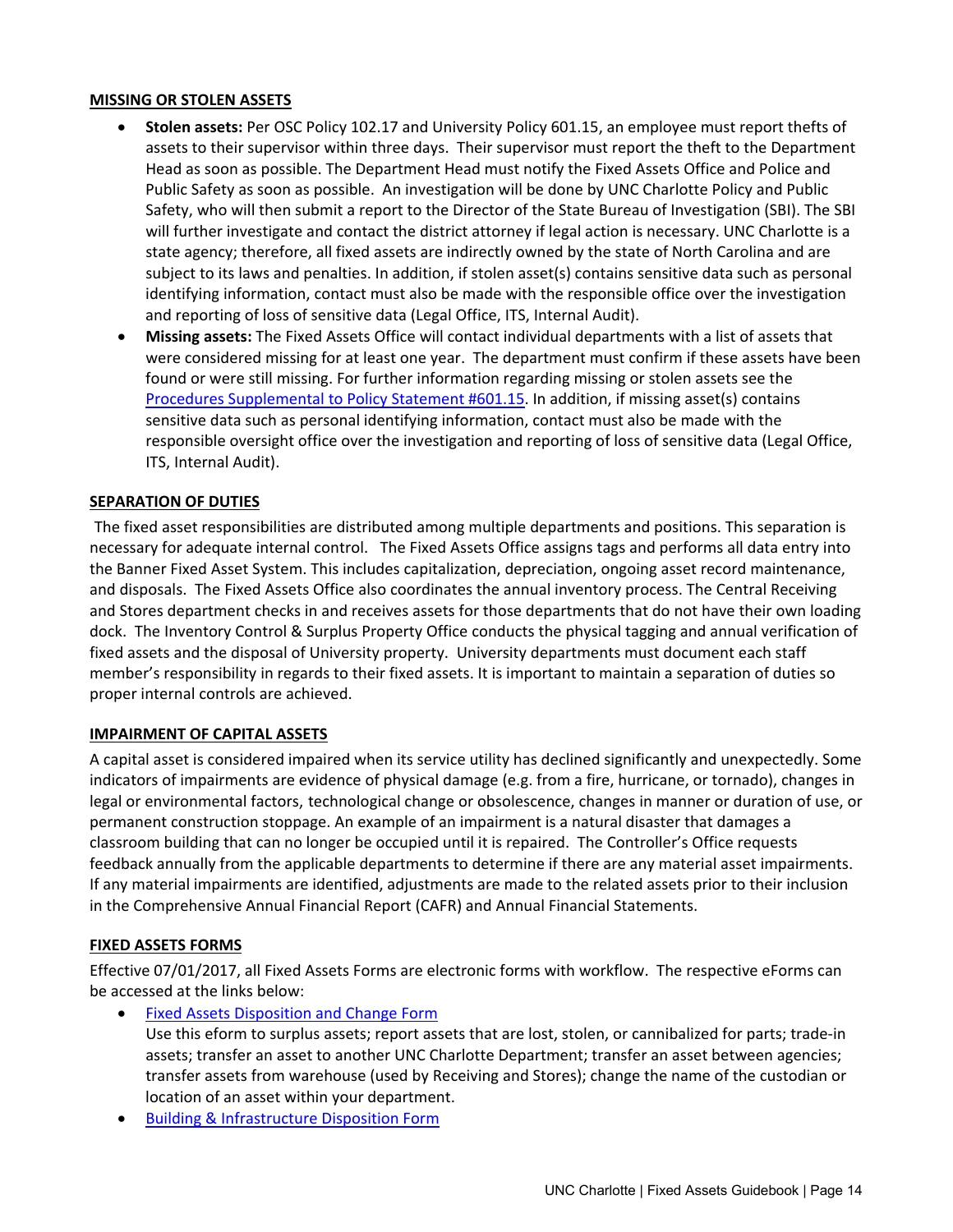This eform is for use only by Facilities Management personnel to record the disposition of a building or infrastructure asset.

● Off-Campus Equipment Use Form Use this eform to create a new off‐campus equipment use agreement or to extend or terminate an existing agreement. Agreements can only be effective for one year at a time.

 Fabricated Equipment Form Complete this eform to report and track the costs associated with the fabrication of equipment. This includes instances when multiple items are purchased on more than one purchase order, and those items will be combined to make one asset. A more detailed definition of fabricated equipment is provided on the form.

# **USEFUL WEBPAGES**

- UNC Charlotte Reporting and Fixed Assets Web Page: Reporting and Fixed Assets | Financial Services
- UNC System Office Business Process Standards for Capital Assets: Located on the Reporting and Fixed Assets website in the 'Manuals/Guides/Procedures' section.
- NC Office of the State Controller: Capital Asset Policies
- GASB: http://www.gasb.org/

# **UNC CHARLOTTE OFFICE OF LEGAL AFFAIRS RELATED POLICES**

- Policy 601.15 Control and Management of University Equipment and Other Property: http://legal.uncc.edu/policies/up‐601.15
- Procedures Supplemental to Policy 601.15: https://legal.uncc.edu/node/1265
- Policy 601.10 Surplus Property Procedures: http://legal.uncc.edu/policies/up-601.10
- Policy 601.12 Acquisition of Surplus, Excess, Gift, & Grant Property: http://legal.uncc.edu/policies/up-601.12
- Policy 601.1 University Supplies, Equipment, & Materials: http://legal.uncc.edu/policies/up‐601.1
- Policy 602.2 Solicitation & Acceptance of Gifts: http://legal.uncc.edu/policies/up-602.2

# **CONTACT INFORMATION**

The Reporting and Fixed Assets Office is located on the 2nd floor of the Reese building. The department serves under the Vice Chancellor of Business Affairs, as part of Financial Services, and reports to the University Controller. A list of office personnel and their contact information can be found here: http://finance.uncc.edu/about-us/controllers-office/reporting-fixed-assets.